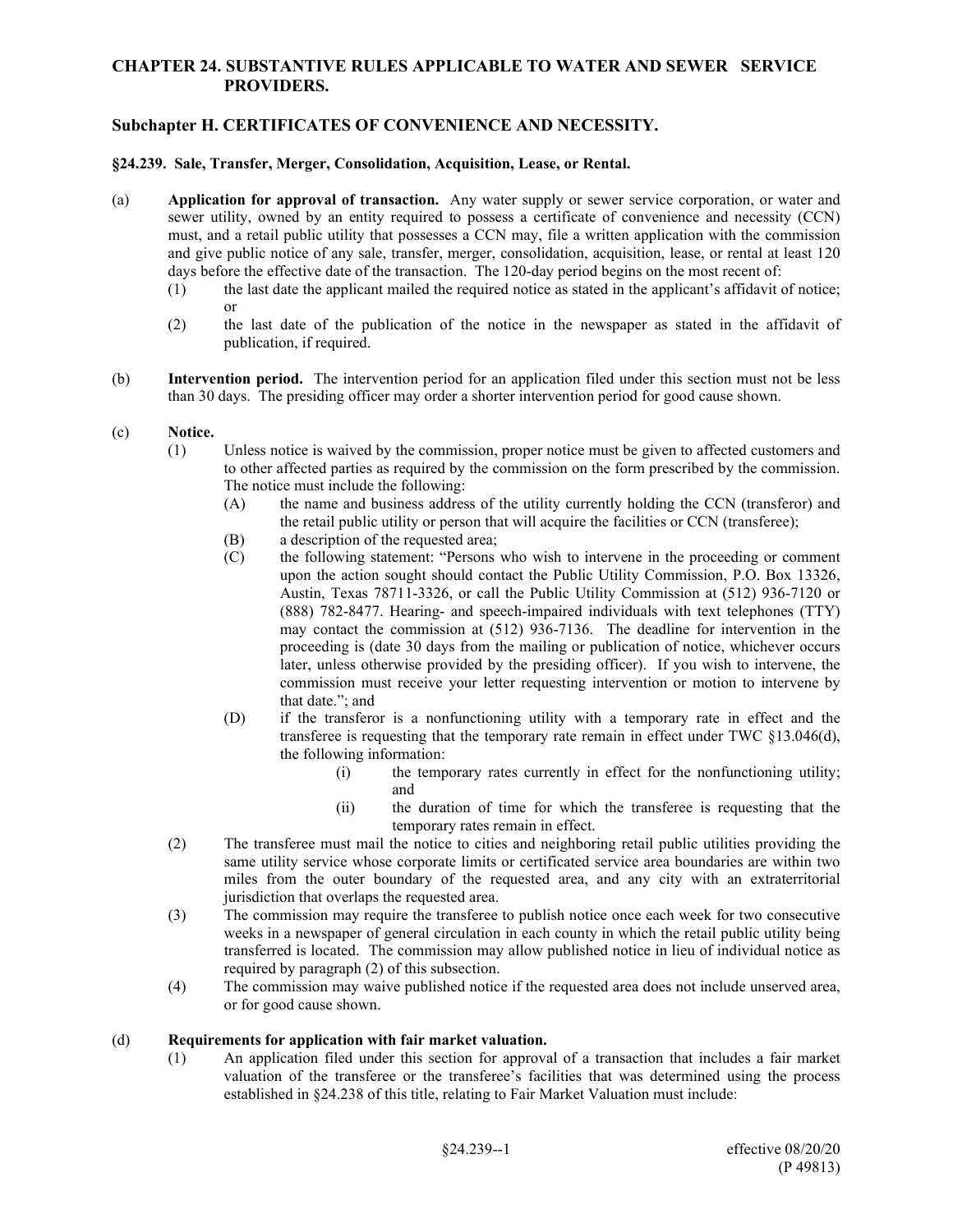- (A) copies of the three appraisals performed under  $\S 24.238(f)$ ;
- (B) the purchase price agreed to by the transferor and transferee;
- (C) the transaction and closing costs incurred by the transferee that will be requested to be included in the transferee's rate base; and
- (D) if applicable, a copy of the transferor's commission-approved tariff that contains the rates in effect at the time of the acquisition.
- (2) The commission will review the transaction and closing costs, including fees paid to appraisers, in the rate case in which the transferee requests rate recovery of those costs.
- (e) A retail public utility or person that files an application under this section to purchase, transfer, merge, acquire, lease, rent, or consolidate a utility or system must demonstrate adequate financial, managerial, and technical capability for providing continuous and adequate service to the requested area and the transferee's certificated service area as required by  $\frac{824.227(a)}{a}$  of this title, relating to Criteria for Granting or Amending a Certificate of Convenience and Necessity.
- (f) If the transferee cannot demonstrate adequate financial capability, the commission may require that the transferee provide financial assurance to ensure continuous and adequate retail water or sewer utility service is provided to both the requested area and any area already being served under the transferee's existing CCN. The commission will set the amount of financial assurance. The form of the financial assurance must meet the requirements of §24.11 of this title relating to Financial Assurance. The obligation to obtain financial assurance under this title does not relieve an applicant from any requirements to obtain financial assurance to satisfy another state agency's rules.
- (g) The commission will, with or without a public hearing, investigate the sale, transfer, merger, consolidation, acquisition, lease, or rental to determine whether the transaction will serve the public interest. If the commission decides to hold a hearing, or if the transferee fails either to file the application as required or to provide public notice, the transaction proposed in the application may not be completed unless the commission determines that the proposed transaction serves the public interest.
- (h) Before the expiration of the 120-day period described in subsection (a) of this section, the commission will determine whether to require a public hearing to determine if the transaction will serve the public interest. The commission will notify the transferee, the transferor, all intervenors, and the Office of Public Utility Counsel whether a hearing will be held. The commission may require a hearing if:
	- (1) the application filed with the commission or the public notice was improper;
	- (2) the transferee has not demonstrated adequate financial, managerial, and technical capability for providing continuous and adequate service to the requested area and any area already being served under the transferee's existing CCN;
	- (3) the transferee has a history of:
		- (A) noncompliance with the requirements of the Texas Commission on Environmental Quality (TCEQ), the commission, or the Texas Department of State Health Services; or
		- (B) continuing mismanagement or misuse of revenues as a utility service provider;
	- (4) the transferee cannot demonstrate the financial ability to provide the necessary capital investment to ensure the provision of continuous and adequate service to the requested area; or
	- (5) there are concerns that the transaction does not serve the public interest based on consideration of the following factors:
		- (A) the adequacy of service currently provided to the requested area;
		- (B) the need for additional service in the requested area;
		- (C) the effect of approving the transaction on the transferee, the transferor, and any retail public utility of the same kind already serving the area within two miles of the boundary of the requested area;
		- (D) the ability of the transferee to provide adequate service;
		- (E) the feasibility of obtaining service from an adjacent retail public utility;
		- (F) the financial stability of the transferee, including, if applicable, the adequacy of the debtequity ratio of the transferee if the transaction is approved;
		- (G) environmental integrity;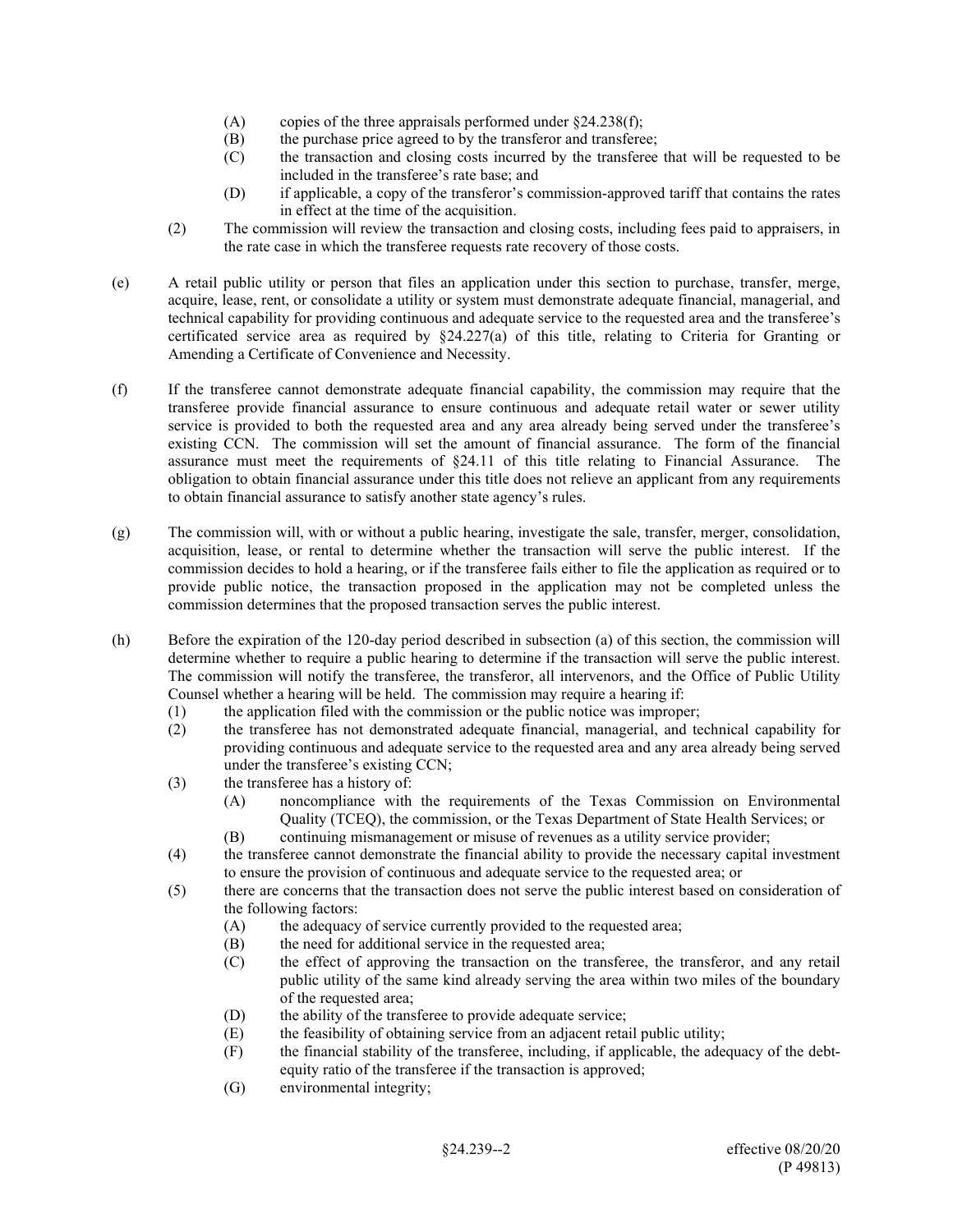- (H) the probable improvement of service or lowering of cost to consumers in the requested area resulting from approving the transaction; and
- (I) whether the transferor or the transferee has failed to comply with any commission or TCEQ order. The commission may refuse to approve a sale, transfer, merger, consolidation, acquisition, lease, or rental if conditions of a judicial decree, compliance agreement, or other enforcement order have not been substantially met.
- (i) If the commission does not require a public hearing, the sale, transfer, merger, consolidation, acquisition, lease, or rental may be completed as proposed:
	- (1) at the end of the 120-day period described in subsection (a) of this section; or
	- (2) at any time after the transferee receives notice from the commission that a hearing will not be required.
- (j) Within 30 days of the commission order that approves the sale, transfer, merger, consolidation, acquisition, lease, or rental to proceed as proposed, the transferee must provide a written update on the status of the transaction, and every 30 days thereafter, until the transaction is complete. The transferee must inform the commission of any material changes in its financial, managerial, and technical capability to provide continuous and adequate service to the requested area and the transferee's service area.
- (k) If there are outstanding customer deposits, within 30 days of the actual effective date of the transaction, the transferor and the transferee must file with the commission, the following information supported by a notarized affidavit:
	- (1) the names and addresses of all customers who have a deposit on record with the transferor;
	- (2) the date such deposit was made;
	- (3) the amount of the deposit; and
	- (4) the unpaid interest on the deposit. All such deposits must be refunded to the customer or transferred to the transferee, along with all accrued interest.
- (l) Within 30 days after the actual effective date of the transaction, the transferee and the transferor must file a signed contract, bill of sale, or other appropriate documents as evidence that the transaction has closed as proposed. The signed contract, bill of sale, or other documents, must be signed by both the transferor and the transferee. If there were outstanding customer deposits, the transferor and the transferee must also file documentation that customer deposits have been transferred or refunded to the customers with interest as required by this section.
- (m) The commission's approval of a sale, transfer, merger, consolidation, acquisition, lease, or rental of any water or sewer system or retail public utility expires 180 days following the date of the commission order allowing the transaction to proceed. If the sale has not been completed within that 180-day time period, the approval is void, unless the commission in writing extends the time period.
- (n) If the commission does not require a hearing, and the transaction is completed as proposed, the commission may issue an order approving the transaction.
- (o) A sale, transfer, merger, consolidation, acquisition, lease, or rental of any water or sewer system or retail public utility required by law to possess a CCN, or transfer of customers or service area, owned by an entity required by law to possess a CCN that is not completed in accordance with the provisions of TWC §13.301 is void.
- (p) The requirements of TWC §13.301 do not apply to:
	- (1) the purchase of replacement property;
	- (2) a transaction under TWC §13.255; or
	- (3) foreclosure on the physical assets of a utility.
- (q) If a utility's facility or system is sold and the utility's facility or system was partially or wholly constructed with customer contributions in aid of construction derived from specific surcharges approved by the regulatory authority over and above revenues required for normal operating expenses and return, the utility